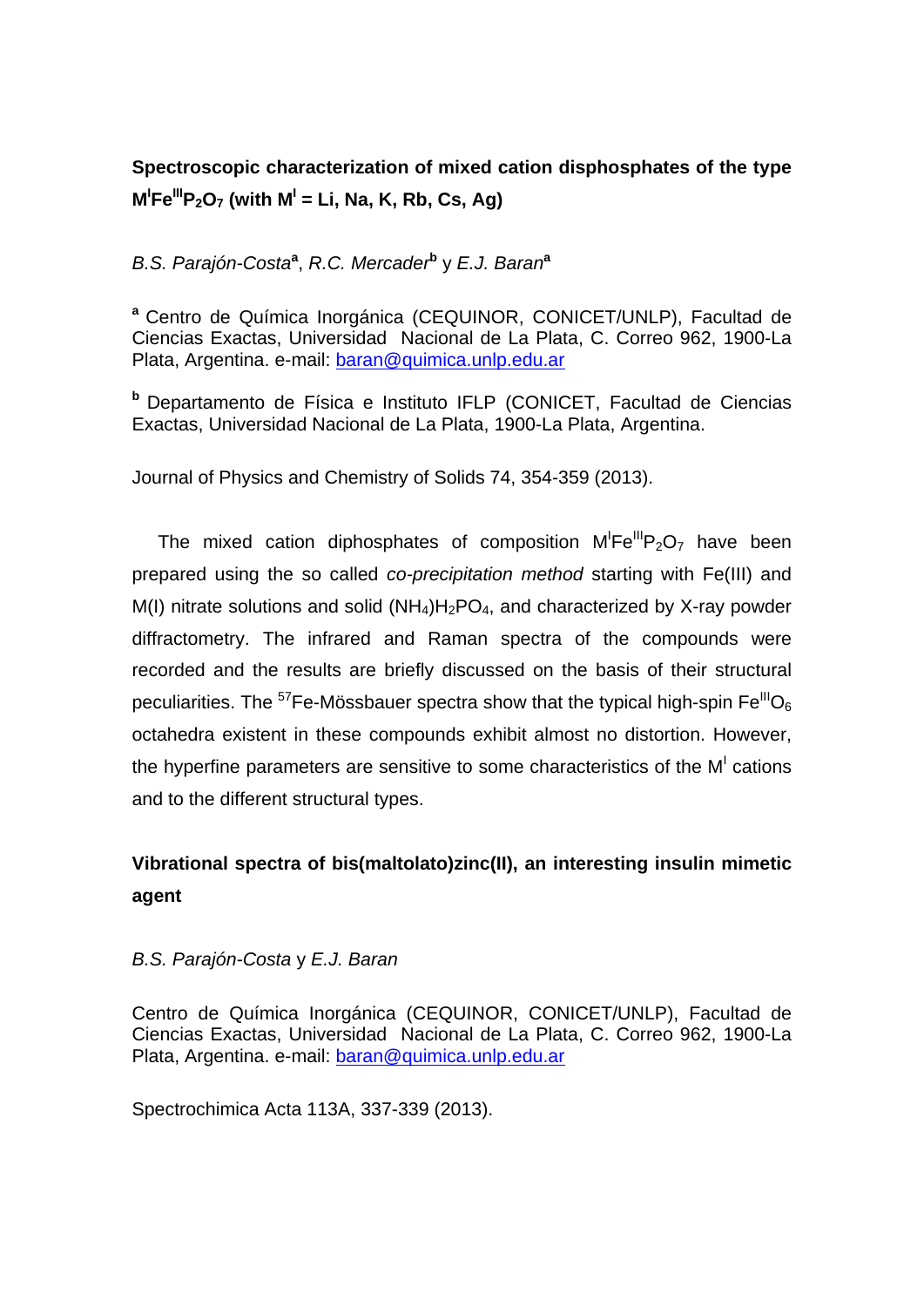The FTIR and FT-Raman spectra of the zinc(II) complex of 3-hydroxy-2 methyl-4-pyrone (maltol), bis(maltolato)zinc(II), were recorded and briefly discussed by comparison with the spectra of uncoordinated maltol and with some related maltolato complexes.

## **Investigation on the bioactivities of clioquinol and its bismuth(III) and platinum(II,IV) complexes**

*K.S.O. Ferraz***<sup>a</sup>** *, D.C. Reis***<sup>a</sup>** *, J.C. Da Silva***<sup>a</sup>** *, E.M. Souza-Fagundes***<sup>b</sup>** , *E.J. Baran***<sup>c</sup>** y *H. Beraldo***<sup>a</sup>**

a Departamento de Quimica, Universidade Federal de Minas Gerais, Belo Horizonte, MG, Brasil.

**<sup>b</sup>**Departamento de Fisiologia. Universidade Federal de Minas Gerais, Belo Horizonte, MG, Brasil.

<sup>c</sup> Centro de Química Inorgánica (CEQUINOR, CONICET/UNLP), Facultad de Ciencias Exactas, Universidad Nacional de La Plata, C. Correo 962, 1900-La Plata, Argentina. e-mail: baran@quimica.unlp.edu.ar

Polyhedron 63, 28-35 (2013).

Complexes  $[Bi(HCQ)_2(H_2O)Cl_3]$  (1),  $[Pt(CQ)_2]$  2KCl (2) and  $[Pt(CQ)_2Cl_2]$  KCl (**3**) were obtained with 5-chloro-7-iodo-8-hydroxyquinoline, "clioquinol", HCQ. Upon coordination to Bi(III) the antimicrobial activity improves. Complex **1** was 70-fold more active than fluconazole against *Candida albicans*. HCQ proved to be cytotoxic to HL-60 and jurkat human leukemia cells. Although coordination to Bi(III) did not result in significant modification of HCQ's cytotoxic effect, on coordination to Pt(II, IV) cytotoxicity improved against both cell lines. Complexes **2** and **3** were more active than HCQ against HL-60 cells. Complex **2** also revealed to be the most cytotoxic compound against jurkat cells, being fivefold more active than *cisplatin*. Although HCQ and **1** did not show a proaptotic effect, **2** and **3** presented moderate pro-aptotic activity.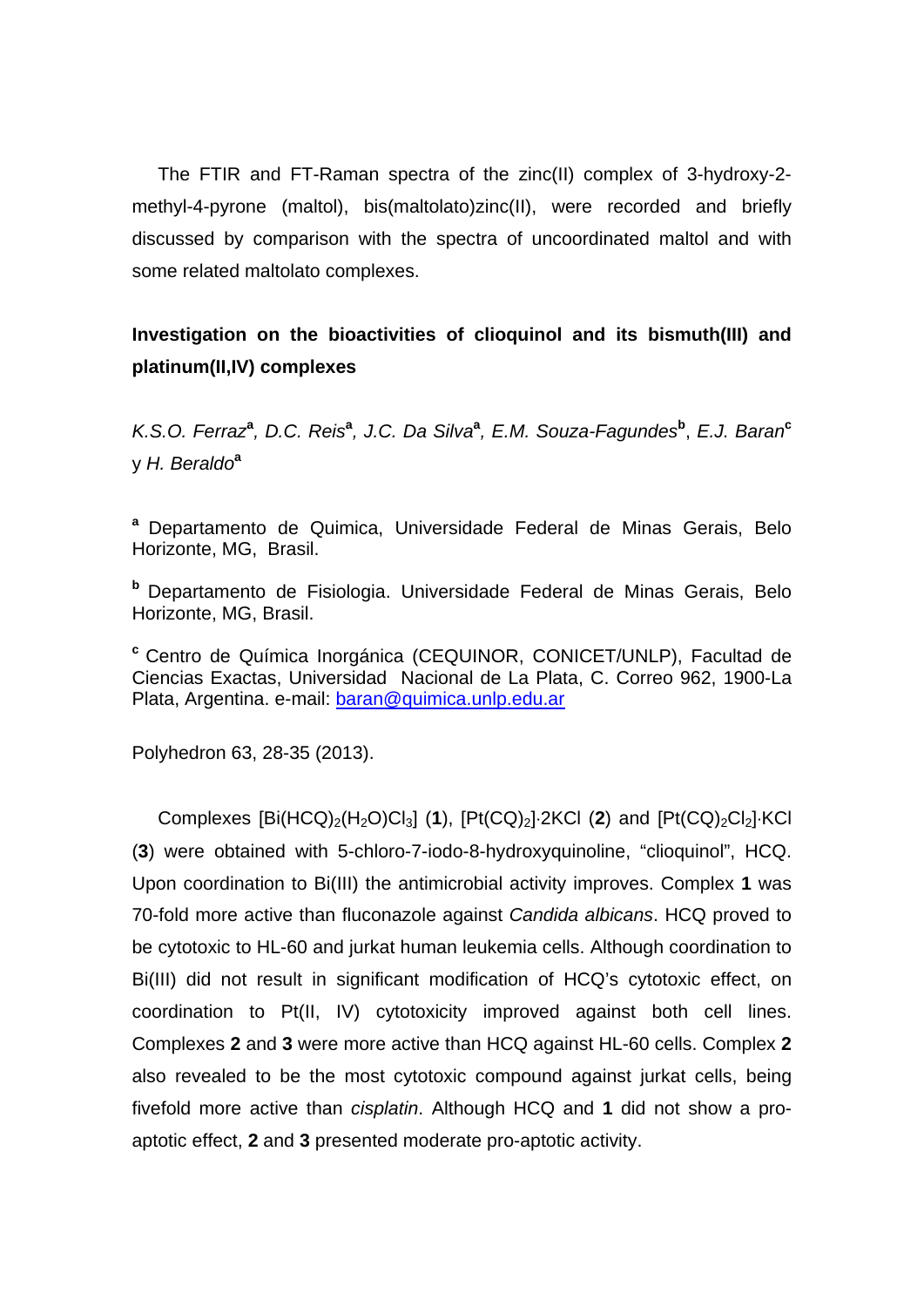# **Bis(oxalato)dioxovanadate(V) and bis(oxalato)oxoperoxovanadate(V) complexes: Spectroscopic characterization and biological activity**

*I.E.León*, *S.B. Etcheverry*, *B.S. Parajón-Costa* y *E.J. Baran*

Centro de Química Inorgánica (CEQUINOR, CONICET/UNLP), Facultad de Ciencias Exactas, Universidad Nacional de La Plata, C. Correo 962, 1900-La Plata, Argentina. e-mail: baran@quimica.unlp.edu.ar

Biological Trace Elements Research 155, 295-300 (2013).

Two structurally related vanadium(V) complexes,  $K_3[VO_2(C_2O_4)_2]$  3H<sub>2</sub>O and  $K_3[VO(O_2)(C_2O_4)_2]$  1/2H<sub>2</sub>O, were thoroughly characterized by infrared, Raman and electronic spectroscopies. The effect of both complexes on the viability of the human MG-63 osteosarcoma cells was tested using the MTT assay. The monoperoxo-complex shows a very strong antiproliferative activity (at 100 µM concentration this complex diminished the cell viability ca. 80%), whereas the dioxo-complex was inactive.

**Spectroscopic characterization of an oxovanadium(IV) complex of oxodiacetic Acid and 2,2'-bipyridine. Bioactivity on osteoblast-like cells in culture** 

*I. E. León*, *S. B. Etcheverry*, *B. S. Parajón-Costa* y *E. J. Baran* 

Centro de Química Inorgánica (CEQUINOR, CONICET/UNLP), Facultad de Ciencias Exactas, Universidad Nacional de La Plata, C. Correo 962, 1900-La Plata, Argentina. e-mail: baran@quimica.unlp.edu.ar

Journal of the Mexican Chemical Society 57, 175-179 (2013).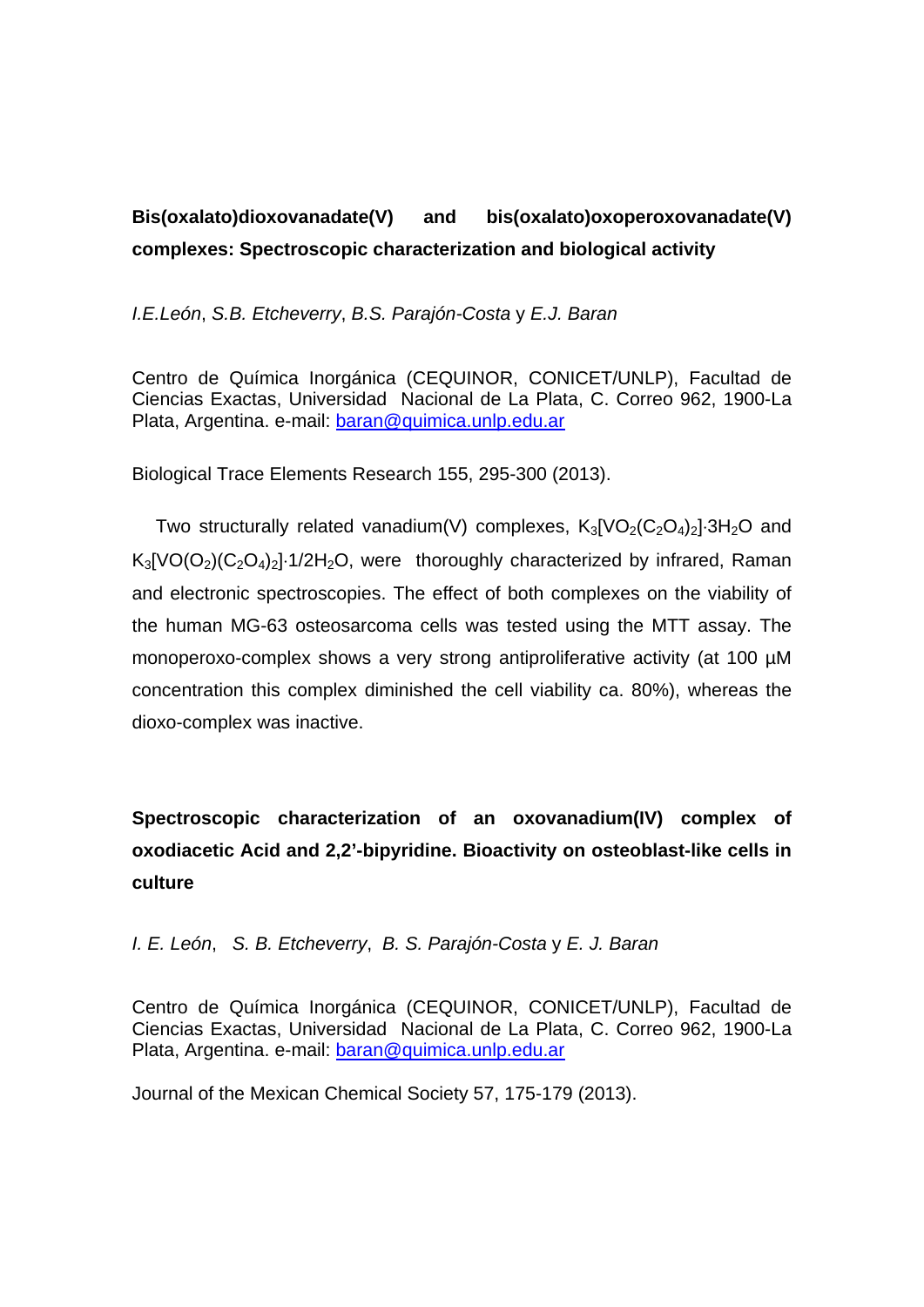The oxovanadium(IV) complex of oxodiacetic acid (H<sub>2</sub>ODA) and 2,2<sup>'</sup>bipyridine (bipy) of stoichiometry  $[VO(ODA)(bipy)] \cdot H_2O$ , was thoroughly characterized by infrared, Raman and electronic spectroscopies. The biological activity of the complex on the cell proliferation was tested on osteoblast-like cells (MC3T3E1 osteoblastic mouse calvaria-derived cells and UMR106 rat osteosarcoma-derived cells) in culture. The complex caused inhibition of cellular proliferation in both osteoblast-like cells in culture, but its action was statistically stronger in the tumoral cells. This effect was specially marked with increasing concentrations of the complex. Based on these preliminary biological results, [VO(ODA)(bipy)]·H<sub>2</sub>O can be considered as a good candidate to be further investigated in relation to cancer treatment.

#### **Synthesis and characterization of a zinc(II) complex of bispicen**

#### *B.S. Parajón-Costa***<sup>a</sup>** , *G.A. Echeverría***<sup>b</sup>** , *O.E. Piro***<sup>c</sup>** y *E.J. Baran***<sup>a</sup>**

<sup>a</sup> Centro de Química Inorgánica (CEQUINOR, CONICET/UNLP), Facultad de Ciencias Exactas, Universidad Nacional de La Plata, C. Correo 962, 1900-La Plata, Argentina. e-mail: baran@quimica.unlp.edu.ar

**b** Departamento de Física e Instituto IFLP (CONICET, Facultad de Ciencias Exactas, Universidad Nacional de La Plata, 1900-La Plata, Argentina.

Zeitschrift für Naturforschung 68b, 1327-1332 (2013).

 The synthesis of a Zn(II) complex of bispicen, the tetradentate ligand N,N' bis(2-pyridylmethyl)-ethylenediamine, of composition  $[Zn(bispicen)Cl(H_2O)]_2$ (ZnCl4) is reported. Its crystal and molecular structure was determined by single-crystal X-ray diffraction methods. It crystallizes in the monoclinic space group  $C2/c$  with  $Z = 4$  molecules per unit cell. The  $Zn(II)$  cation in the  $[Zn(bispicen)Cl(H<sub>2</sub>O)]<sup>+</sup> complex is in a distorted octahedral environment,$ coordinated to a neutral bispicen molecule acting as a tetra-dentate ligand through its two amine nitrogen atoms, at *cis* positions with each other, and its two pyridyl N-atoms, at *trans* positions. The six-fold coordination is completed by a chloride ion and a water molecule. The tetrahedral  $[ZnCl<sub>4</sub>]<sup>2</sup>$  counter-ion lies on a crystallographic two-fold axis. The complex was further characterized by